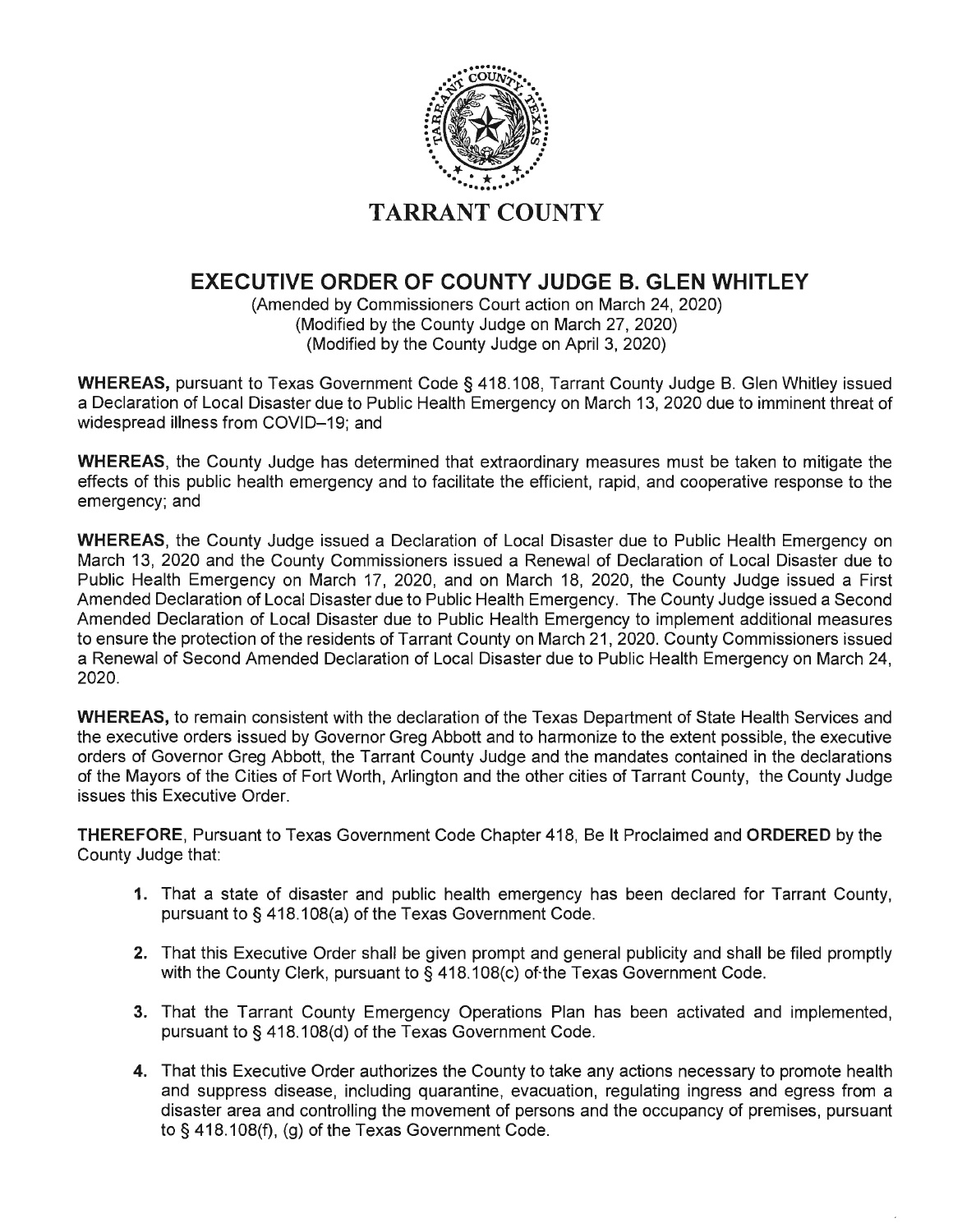**5.** All persons currently residing within the incorporated and unincorporated territory of Tarrant County shall stay at their place of residence, except as allowed by this Order. All persons may leave their residences only for Essential Travel, Essential Services, and Essential Activities, to work in or access Essential Businesses, Government Service, or Essential Critical Infrastructure, or to perform Minimum Basic Operations, as defined below.

To the extent individuals are using shared or outdoor spaces, they must maintain Social Distancing and minimize in-person contact with people who are not in the same household.

Nothing in this Executive Order is intended to restrict "essential services" as such term is defined in Governor Abbott's Executive Order GA-14 (Order GA-14), nor is it intended to allow gatherings prohibited by Order GA-14. To the extent that the Texas Division of Emergency Management approves additions to "essential services", those additions will be treated as an Essential Business in Tarrant County. Nothing herein is intended to impose restrictions inconsistent with Order GA-14 or any other order issued by the Governor currently in effect relating to COVID-19 (a COVID Order). To the extent that this Executive Order conflicts with a COVID Order, the provisions in a COVID Order prevail.<sup>1</sup>

6. All businesses operating in Tarrant County, except Essential Businesses as defined herein, shall not allow members of the public to occupy business premises. Non-essential businesses may continue Minimum Basic Operations, as outlined below, so long as the businesses strictly adhere to the following: (1) minimize in-person contact with people who are not in the same household; (2) maintain Social Distancing; (3) utilize remote teleworking to the greatest extent possible; and (4) minimize the number of employees needed to operate at a basic level.

Minimum Basic Operations allows the minimum necessary activities to:

- a. Maintain the value of the business's inventory or equipment, process payroll and employee benefits, maintain the premises and the security of the premises, equipment or inventory, including the care and maintenance of livestock or animals;
- b. IT or other operations that facilitate employees working from home; and
- c. Facilitate online or call-in sales; and/or perform in-store repair services.
- 7. It is ordered that a restaurant with or without drive-in or drive-through services; drive-in restaurant; drive-through restaurant; or microbrewery, micro-distillery, or winery may only provide take out, delivery, curbside pickup or drive-in or drive-through services as allowed by law. Social Distancing is required.
- 8. All public or private gatherings of any number of people occurring outside a single household or living unit are prohibited, except as otherwise provided herein. Nothing in this Executive Order prohibits the gathering of members of a household or living unit nor does it prohibit any gathering expressly permitted by Order GA-14.
- 9. All elective medical, surgical, and dental procedures are prohibited anywhere in Tarrant County. All licensed health care professionals shall postpone all surgeries and procedures that are not immediately medically necessary to correct a serious medical condition of, or to preserve the life of, a patient who without immediate performance of the surgery or procedure would be at risk for serious adverse medical consequences or death as determined by the patient's physician. Provided, however, that this prohibition shall not apply to any procedure that, if performed in accordance with the commonly accepted standard of clinical practice, would not deplete the hospital capacity or the personal protective equipment needed to cope with the COVID-19 disaster.<sup>2</sup>

<sup>&</sup>lt;sup>1</sup> All questions relating to a COVID Order shall be directed to the Texas Division of Emergency Management via email at EssentialServices@tdem.texas.gov. Information is also available at www.tdem.texsa.gov/essentialservices. 2 Texas Medical Board, 22 TAC§ 187.57 (c) (1), (2).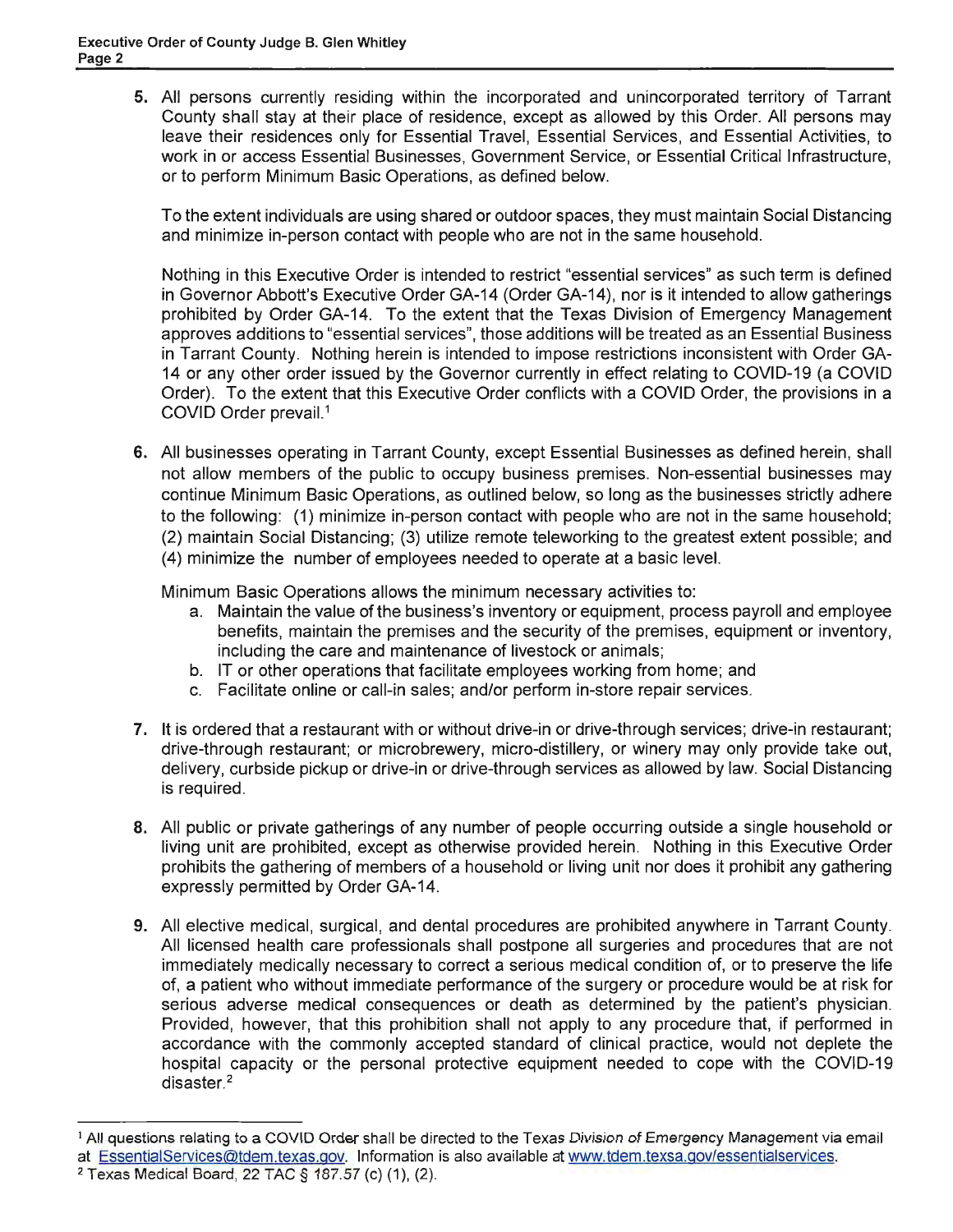- 10. If someone in a household has tested positive for COVID-19, the household is ordered to isolate at home. Members of the household cannot go to work, school, or any other community function until cleared by a medical professional but may seek medical services as needed from medical personnel and facilities.
- **11.** Nursing homes, retirement, and long-term care facilities are to prohibit non-essential visitors from accessing their facilities unless to provide critical assistance or for end-of-life visitation.
- **12.** Individuals experiencing homelessness are strongly urged to obtain shelter and maintain Social Distancing when feasible. If a homeless person is sheltered and exhibits symptoms or is diagnosed, the shelter's isolation center shall be deemed the residence of the homeless person solely for the purpose of complying with the requirements of this Executive Order. Medical personnel shall make the decision whether any other shelter residents shall be required to isolate based on potential exposure. Available shelters, to the maximum extent practicable, must use COVID-19 risk mitigation practices in their operations.
- **13.** Definitions:
	- a. Social Distancing means maintaining at least 6 feet distance from other individuals, frequently washing hands with soap and water for at least 20 seconds, using hand sanitizer, covering coughs or sneezes (into the sleeve or elbow, not the hands), regularly disinfecting high touch surfaces, and not shaking hands.
	- b. Minimum Basic Operations include the following, provided the businesses strictly adhere to the following: (1) minimize in-person contact with people who are not in the same household; (2) maintain Social Distancing; (3) utilize remote teleworking to the greatest extent possible; and (4) minimize the number of employees needed to operate at a basic level.

Minimum Basic Operations allows the minimum necessary activities to:

- Maintain the value of the business's inventory or equipment, process payroll and employee benefits, maintain the premises and the security of the premises, equipment or inventory, including the care and maintenance of livestock or animals;
- IT or other operations that facilitate employees working from home; and
- Facilitate online or call-in sales; and/or perform in-store repair services.
- c. Essential Activities includes any of the following:
	- i. To engage in activities or perform tasks essential to their health and safety, or to the health and safety of their family or household members (for example, obtaining medical supplies or medication, visiting a health care professional, or obtaining supplies need to work from home).
	- ii. To obtain necessary services or supplies for themselves and their family or household members, or to deliver those services or supplies to others (for example, food, pet and livestock supplies, and any other household consumer products, and products necessary to maintain the safety, sanitation, and essential operation of residences). It is strongly recommended that households, to the greatest extent possible, send only one person to businesses for the purpose of picking up food or other essential items.
	- iii. To engage in outdoor activity, provided the individuals comply with Social Distancing (for example, walking, biking, hiking, golfing, or running).
	- iv. To perform work providing essential products and services at an Essential Business or to otherwise carry out activities specifically permitted in this Executive Order.
	- v. To care for a family member or pet in another household.
- d. Essential Businesses:
	- i. Essential Health Care Services. Healthcare operations, including hospitals, clinics, doctors, dentists, pharmacies, pharmaceutical and biotechnology companies, other healthcare facilities, healthcare suppliers, home healthcare services providers,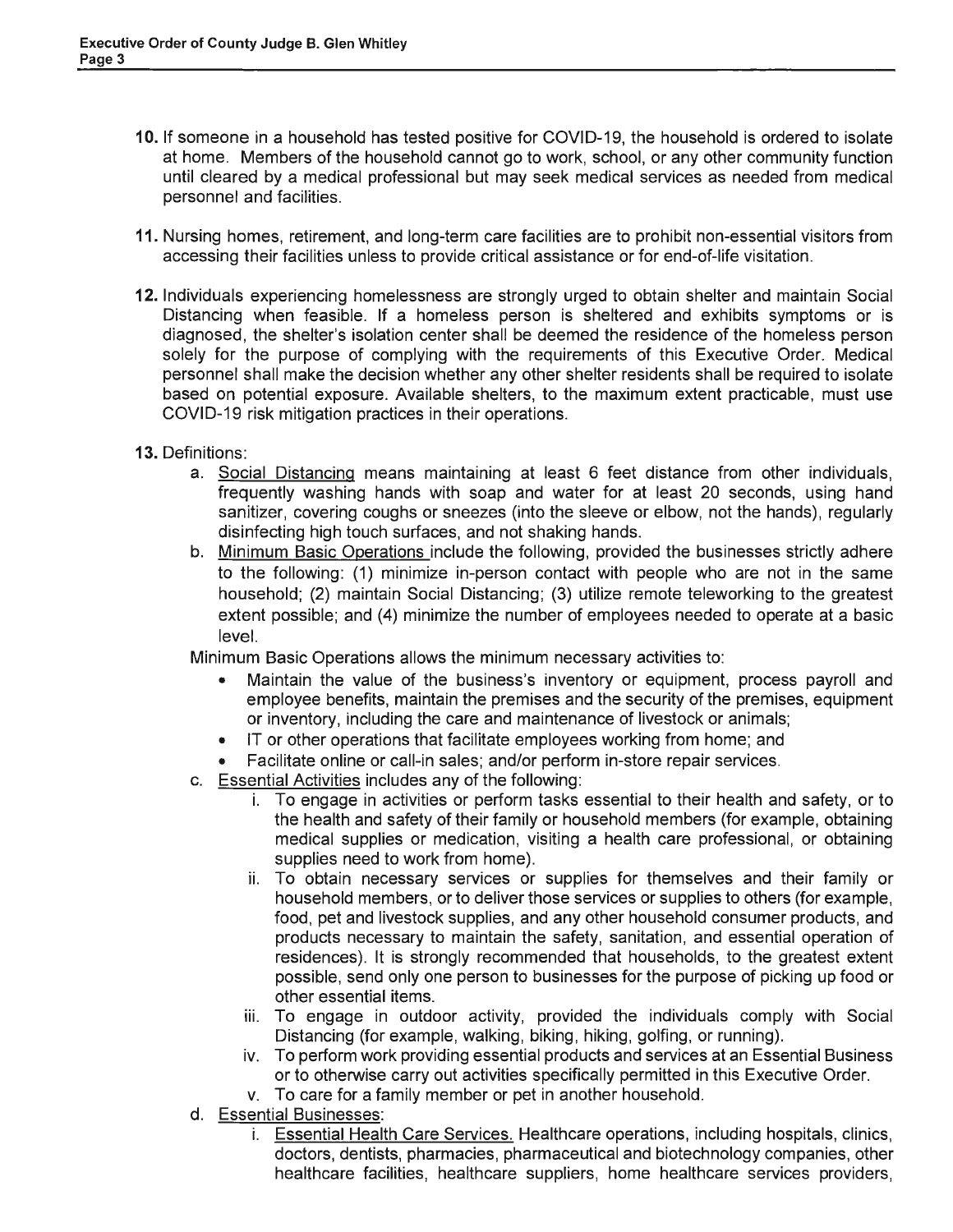mental health providers, substance abuse providers, blood banks, medical research, or any related and/or ancillary healthcare services, veterinary care provided to animals. Home-based care for seniors, adults, or children. Residential facilities and shelters for seniors, adults, and children. Healthcare operations do not include fitness and exercise gyms and similar facilities. Healthcare operations do not include elective medical, surgical, and dental procedures as established in accordance with this Executive Order.

- ii. Essential Government Functions. All services provided by local, state and federal governments needed to ensure the continuing operation of the government agencies to provide for the health, safety and welfare of the public. All Essential Government Functions shall be performed in compliance with Social Distancing, to the extent possible.
- iii. Essential Critical Infrastructure. Pursuant to Governor Abbott's Executive Order GA-14, everything listed by the U.S. Department of Homeland Security in its Guidance on the Essential Critical Infrastructure Workforce, Version 2.0.
- iv. **Essential Retail.** Food service providers, including grocery stores, warehouse stores, liquor stores, bodegas, gas stations, convenience stores, and farmers' markets and other retail stores that sell food products and household staples, pet and feed stores. Businesses not open to the public that ship or deliver groceries, food, goods or services directly to residences. Restaurants and other facilities that prepare and serve food, but only for delivery, take out, drive-in, drive-through, curb side pickup, or carry out. Schools and other entities that typically provide free services to students or members of the public on a pick-up and take-away basis only. The restriction of delivery or carry out does not apply to cafes and restaurants located within hospital and medical facilities. Laundromats, dry cleaners, and laundry service providers. Businesses that provide for the delivery of, or preparation of vehicles. Businesses that supply products needed for people to work from home, including businesses providing mail and shipping and post office box. Businesses that supply products necessary for essential repairs and maintenance of a home or business. Hotel, motels, and shared rental units, except that all bars, cafes, or restaurants in hotels, motels, and shared rental units are closed except for pick-up and room service.
- v. Providers of Basic Necessities to Economically Disadvantaged Populations. Social services and charitable organizations that provide food, shelter, and social services, and other necessities of life for economically disadvantaged or otherwise needy individuals; that provide food, shelter, and social services, and other necessities of life for economically disadvantaged or otherwise vulnerable individuals.
- vi. Essential Services Necessary to Maintain Essential Operations of Residences or Other Essential Businesses. Trash and recycling collection, processing and disposal, mail and shipping services, building cleaning and maintenance, auto repair, warehouse/distribution and fulfillment, and storage for essential businesses. Plumbers, pool services, yard maintenance and landscapers, security services, electricians, exterminators, and other service providers who provide services that are necessary to maintaining the safety, sanitation, and essential operations of residences, Essential Activities, and Essential Businesses. Professional services, such as legal or accounting services, when necessary to assist in compliance with legally mandated activities.
- vii. News Media. Newspapers, television, radio, and other media services.
- viii. Financial Institutions. Banks and related financial institutions, consumer lenders, alternative financial services companies, sales and finance lenders, credit unions, appraisers, and title companies. As much business as possible shall be conducted with web-based technology to limit in-person contact.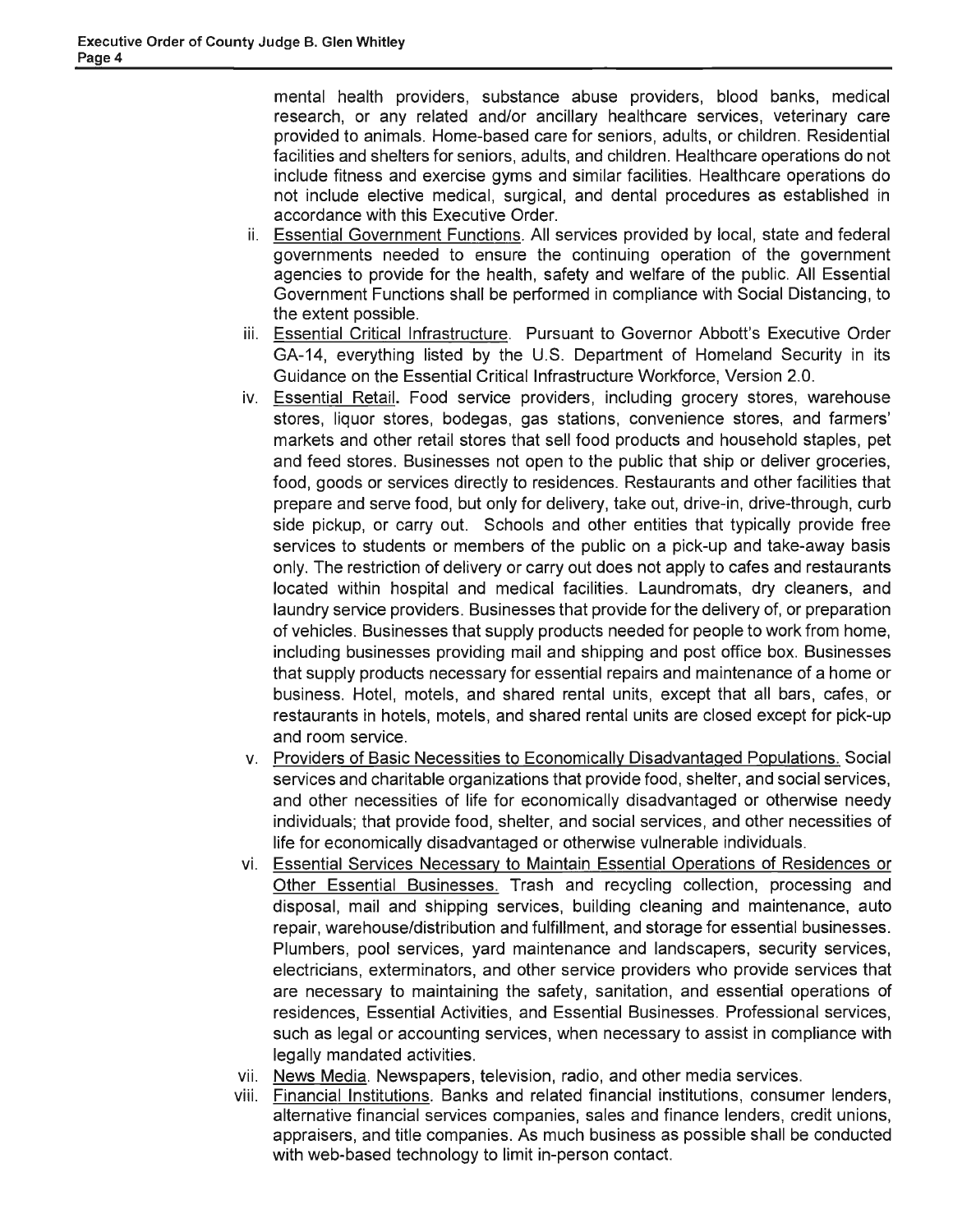- ix. Real Estate Transactions: Services related to current real estate transactions. As much business as possible shall be conducted with web-based technology to limit in-person contact.
- x. Childcare Services. Childcare facilities providing services that enable employees who perform Essential Activities or work for an Essential Business to work as permitted.
- xi. Animal Shelters, Zoos, and Other Businesses that Maintain Live Animals. Businesses that maintain and care for live animals are not permitted to allow any visitors or patrons but may continue to operate to the extent necessary to provide the necessary care for the animals. Nothing in this section shall prohibit a nonemployee from entering the premises to perform a health care services or another Essential Business service.
- xii. Construction. Construction under a valid permit issued by a governmental entity.
- **xiii.** Funeral Services. Funeral homes, crematoriums and cemeteries may operate.
- **xiv.** Wedding Services. Weddings may be held, but not more than ten persons may be present at any one time. Social Distancing is required. Weddings may not be held inside a County building.
- xv. Worship Services. Religious services conducted in churches, congregations, and houses of worship are permitted if they cannot be conducted from home or through remote services, so long as Social Distancing is maintained, and existing guidelines set forth by the Centers for Disease Control and Prevention (CDC) are followed. Religious services held outdoors whereby individuals remain in their vehicles are strongly encouraged.

Order GA-14 orders that religious services "should be conducted consistent with the Guidelines from the President and the CDC ... "3

- xvi. Moving Services and Supply. Businesses that provide residential and/or commercial moving services and necessary moving supplies.
- e. Essential Travel. For the purposes of this Executive Order, Essential Travel includes travel for any of the following purposes.
	- i. Any travel related to the provision of or access to Essential Activities, Essential Governmental Functions, and Essential Businesses Essential Critical Infrastructure, Minimum Basic Operation;
	- ii. Travel to care for elderly, minors, dependents, persons with disabilities, or other vulnerable persons;
	- iii. Travel to or from educational institutions for purposes of receiving materials for distance learning, for receiving meals, and any other related services;
	- iv. Travel to return to a place of residence from outside the jurisdiction;
	- v. Travel required by law enforcement or court order;
	- vi. Travel by church staff or clergy for the purpose of production of remote delivery of religious services and other ministries requiring travel;
	- vii. Travel related to attending a funeral service; or
	- viii. Travel required for non-residents to return to their place of residence outside the County. Individuals are strongly encouraged to verify that their transportation out of the County remains available and functional prior to commencing such travel.

ncov/community/organizations/guidance-community-faith-orqanizations.html."

<sup>&</sup>lt;sup>3</sup> Texas Attorney General's Guidance for Houses of Worship During the COVID-19 Crisis "...guidance from the CDC currently recommends that if a community is experiencing substantial community spread of COVID-19, then the houses of worship in that community should cancel all in-person gatherings of any size. But if a community is experiencing moderate to substantial spread, then the CDC recommends a reduction of activities in coordination with local health officials, possible smaller gatherings incorporating social-distancing measures, cancelation of activities with 10 or more people when high-risk populations attend in person (including those over 65 and those with underlying medical conditions) and use of creative means to deliver faith-based services. For more information, houses of worship should consult CDC guidance: https://www.cdc.gov/coronavirus/2019-

For updates about the level of community spread, see CoronaVirus.TarrantCounty.com.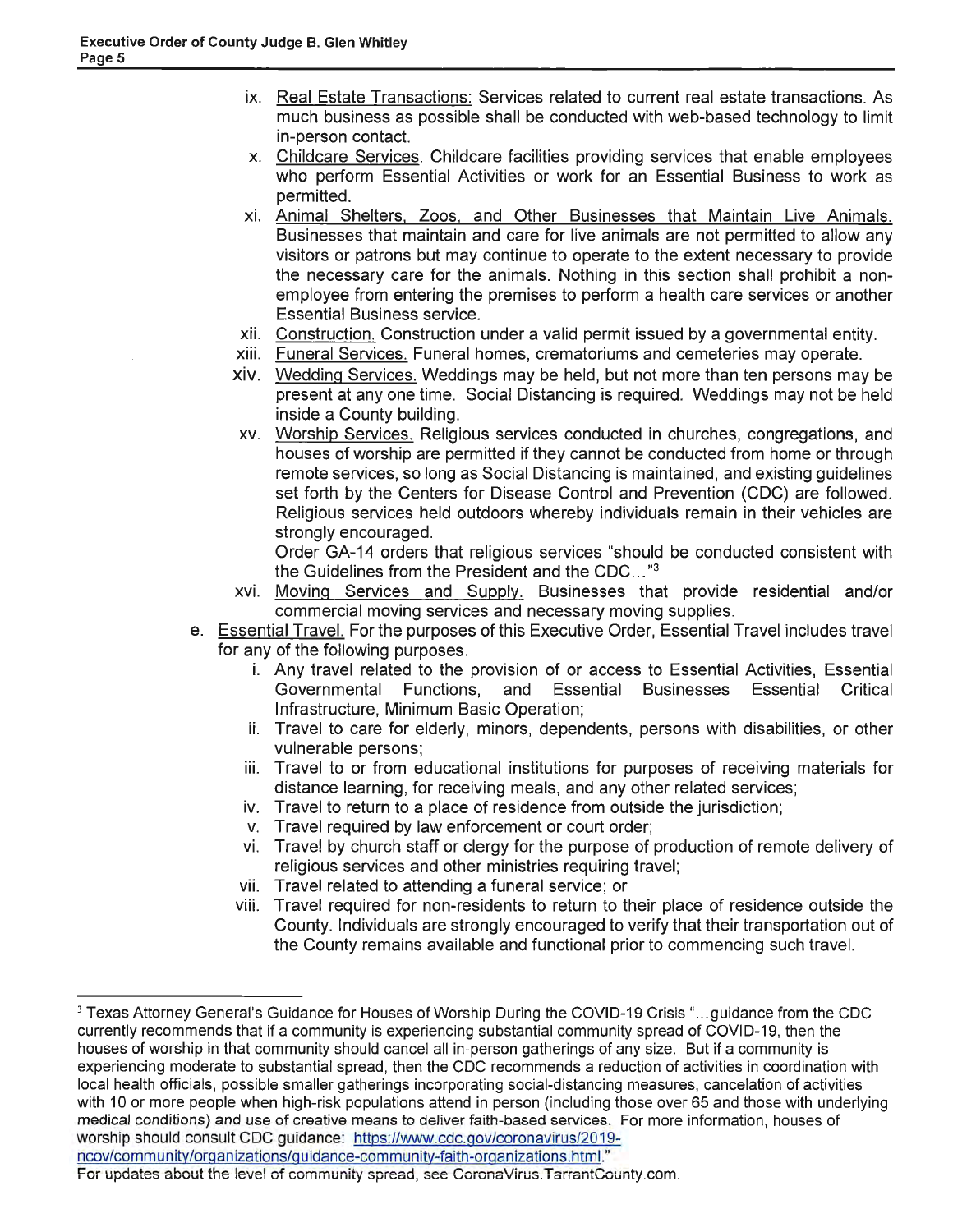- f. Essential Services. Essential Services means services, by whomsoever rendered, and whether rendered to the government or to any other person, the interruption of which would endanger life, health or personal safety of the whole or part of the population.
- **14.** This Executive Order does not restrict business operations delivering Essential Services, pursuant to Attorney General Ken Paxton's Opinion No. KP-0296 and CISA.
- **15.** That any certified peace officer or other person with lawful authority is hereby authorized to enforce the provisions of this Executive Order in accordance with the authority granted under the Texas Disaster Act of 1975. Any person who violates this Executive Order may be subject to a fine not exceeding \$1,000 or confinement for a period not exceeding 180 days.
- **16.** That this Executive Order incorporates the attached table, Disaster Restrictions, as if set forth verbatim herein.
- **17.** The sections, paragraphs, sentences, clauses and phrases of this Executive Order are severable and if any phrase, clause, sentence, paragraph or section of this Executive Order should be declared invalid by the final judgment or decree of any court of competent jurisdiction, such invalidity shall not affect any of the remaining phrases, clauses, sentences paragraphs and sections that can be given effect without the invalid provision, and to this end, the provisions of this Executive Order are severable.
- **18.** This Executive Order is issued in accordance with and incorporates by reference any declaration of disaster previously issued and adopted by Tarrant County. In the event of a conflict between this Executive Order and a prior declaration or order pertaining to COVID-19, this Executive Order prevails.
- **19.** This Executive Order shall take effect at 12:01 a.m. on April 4, 2020, and shall remain in effect until April 30, 2020, unless terminated or modified by a subsequent Order.

**ORDERED** this the 3rd day of April 2020.

B. Glen Whitley,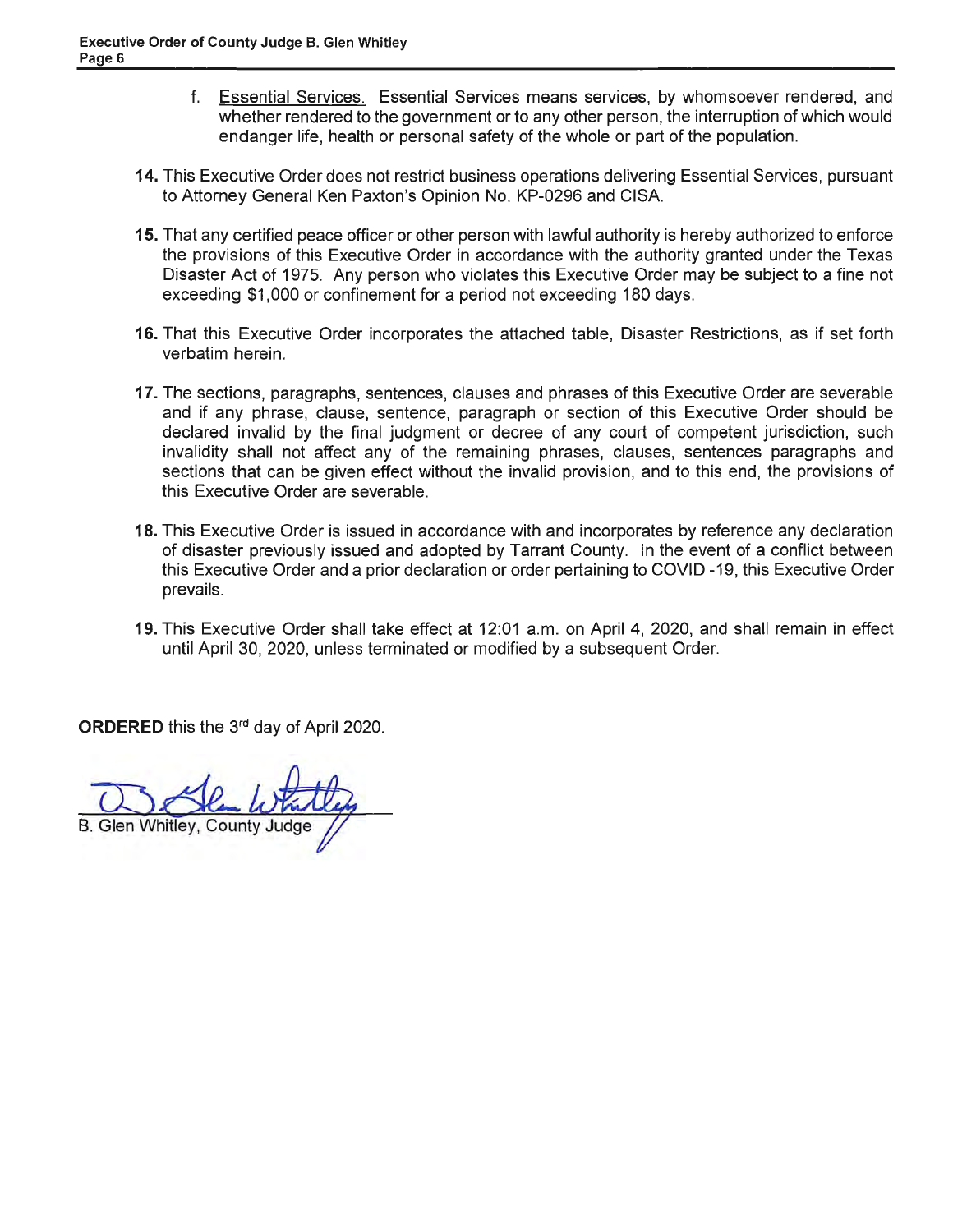## For additional information, refer to the Executive Order<br>
Locations / Activities Restrictions Persons residing in Tarrant County **•** Stay at place of residence • Practice Social Distancing • Leave residence only for Essential Activities, or to work at Essential Businesses, Essential Travel, Essential Governmental Services, Essential Critical Infrastructure, or to perform Minimum Basic Operations **Comply with Guidelines from the** President and the CDC All businesses except Essential Businesses | No public occupancy permitted Minimum Basic Operations allowed Social Distancing required Minimum number of employees Minimize in-person contact Public or Private Gatherings occurring Prohibited, with limited exception outside a single household or living unit Food Establishments **In-house dining/shopping - no public occupancy** Including those at schools, hotels, motels  $\Box$  Drive-in, drive-through, take out, and delivery is Excluding those at hospitals **permitted**. Social Distancing is required **Worship Services As of April 3, 2020, the Tarrant County public As of April 3, 2020, the Tarrant County public** health officer identifies substantial community spread/transmission; therefore, all in-person gatherings of any size are prohibited. Elective medical, surgical, and dental Prohibited, with limited exception **procedures**  Nursing homes, retirement, and long-term  $\vert$  Prohibit non-essential visitors unless to provide care facilities care facilities care care care care care facilities care or for end-of-life visitation Essential Travel, summary: Individuals may leave shelter to perform Allowed to carry out activities specifically Fundelly Essential Activities permitted in this Executive Order. **Must practice Social Distancing**

## **Guide to Disaster Restrictions Executive Order Issued April 3, 2020**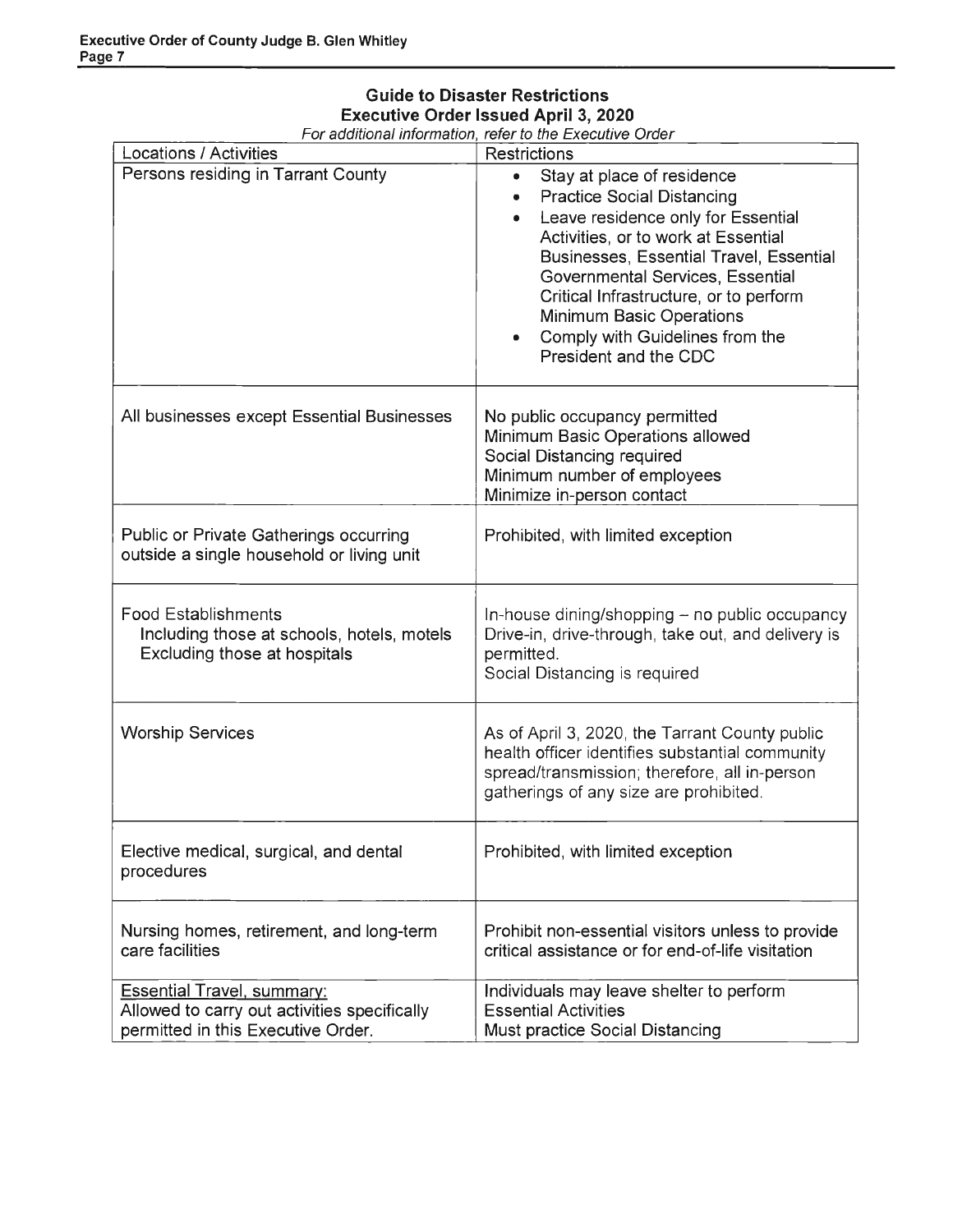| <b>Essential Businesses, summary:</b>          |                                                                                         |
|------------------------------------------------|-----------------------------------------------------------------------------------------|
| those listed on CISA                           | Allowed to remain open                                                                  |
| hospitals clinics                              |                                                                                         |
| doctors                                        | Social Distancing required                                                              |
| dentists                                       |                                                                                         |
| pharmacies                                     | <b>Essential Businesses providing essential</b>                                         |
| pharmaceutical and biotechnology               | infrastructure should implement screening                                               |
| companies, other healthcare facilities         | precautions to protect employees and all                                                |
| healthcare suppliers                           | activity shall be performed in compliance with                                          |
| mental health providers                        | Social Distancing and compliance with the<br>Guidelines from the President and the CDC. |
| substance abuse service providers              |                                                                                         |
| blood banks                                    |                                                                                         |
| medical research                               |                                                                                         |
| laboratory services                            |                                                                                         |
| home-based and residential-based care for      |                                                                                         |
| seniors, adults, or children                   |                                                                                         |
| veterinary care                                |                                                                                         |
| food service providers                         |                                                                                         |
| food cultivation-farming, fishing, livestock   |                                                                                         |
| delivery and shipping not open to the public   |                                                                                         |
| essential critical infrastructure              |                                                                                         |
| laundromats, dry cleaners, laundry service     |                                                                                         |
| gas stations                                   |                                                                                         |
| auto-supply & repair, bicycle repair           |                                                                                         |
| hardware stores                                |                                                                                         |
| businesses that supply products needed for     |                                                                                         |
| people to work from home                       |                                                                                         |
| social services, charitable organizations      |                                                                                         |
| trash and recycling collection, processing and |                                                                                         |
| disposal                                       |                                                                                         |
| mail and shipping services                     |                                                                                         |
| building cleaning, maintenance                 |                                                                                         |
| security services                              |                                                                                         |
| warehouse/distribution and fulfillment         |                                                                                         |
| storage for essential businesses               |                                                                                         |
| funeral homes, crematoriums, cemeteries        |                                                                                         |
| weddings                                       |                                                                                         |
| plumbers                                       |                                                                                         |
| electricians                                   |                                                                                         |
| pool service, yard maintenance, landscaping    |                                                                                         |
| exterminators                                  |                                                                                         |
| legal or accounting                            |                                                                                         |
| news media                                     |                                                                                         |
| financial institutions                         |                                                                                         |
| real estate transactions                       |                                                                                         |
| childcare services                             |                                                                                         |
| businesses that maintain live animals          |                                                                                         |
| construction                                   |                                                                                         |
| moving services and supply                     |                                                                                         |
|                                                |                                                                                         |
|                                                |                                                                                         |